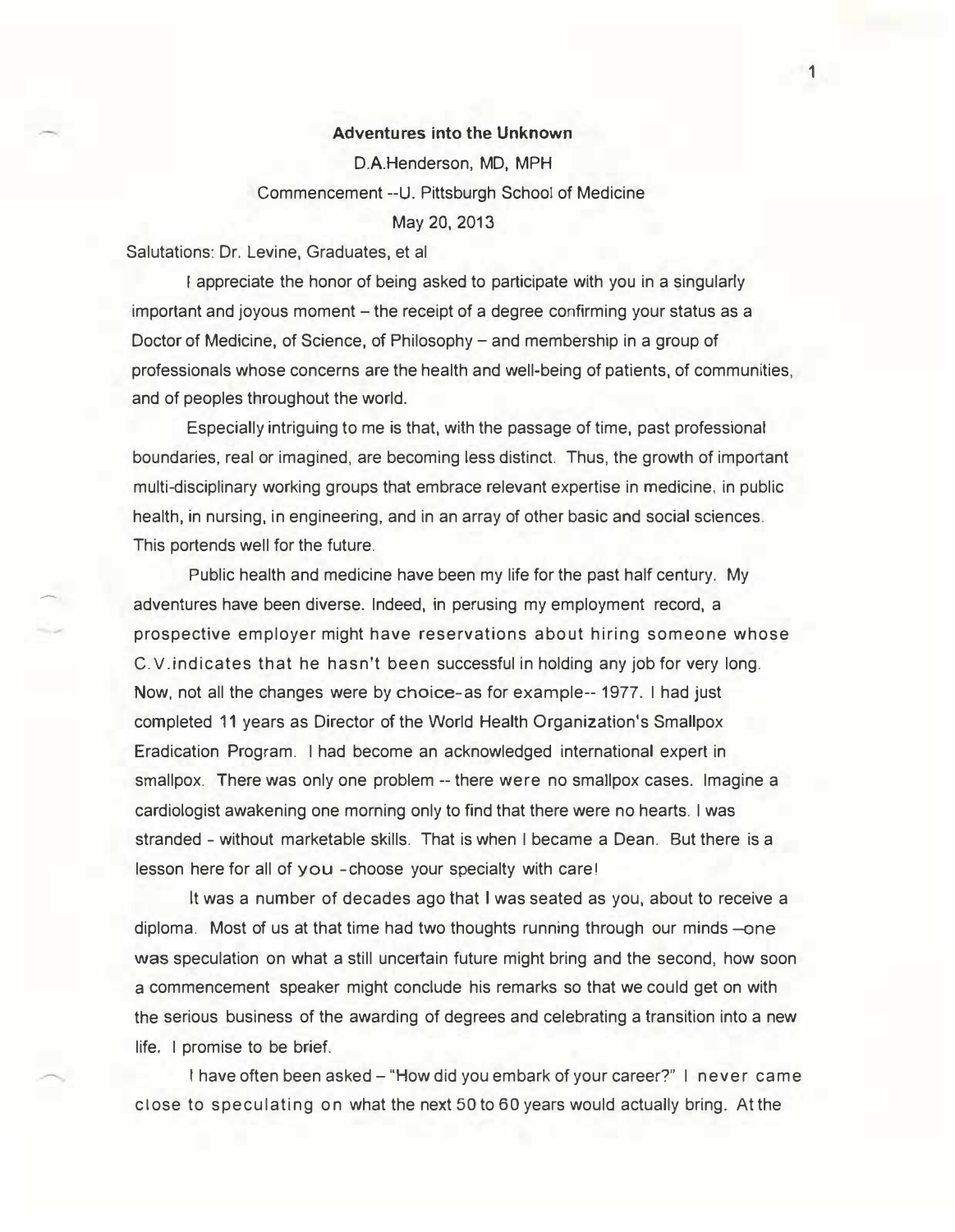time. I saw my future being in internal medicine. I had ruled out public health as a specialty. I knew little about it. In fact we had only two lectures labeled as public health - one dealing with syphilis and the other with pit privies (toilets). The infectious disease field was to be avoided. Many asserted that with penicillin and other antibiotics becoming widely available and new vaccines in the pipe line, infectious diseases were soon to be concerns of the past – so said Nobelist Sir Macfarlane Burnett and the Surgeon General of the United States, William Stewart.

It was difficult to speculate on what to expect. Dwight Eisenhower was then President-- George W. Bush and Bill Clinton were each 8 years old and the word "Beatles" referred to insects. There had been no smallpox cases in the U.S. for more than 5 years but, so great was the fear of epidemics that smallpox vaccination was compulsory for all children before school entry. There was only hope that there would be a polio vaccine. However, Jonas Salk was hard at work here in Pittsburgh. Measles, mumps, whooping cough, and diphtheria were accepted as inevitable and, like learning to ride a bicycle, necessary problems intrinsic to growing up. There were no cell phones no computers; no internet; no twitter. Some have puzzled as to how we could possibly entertain ourselves.

My career took a totally unexpected turn at the end of internship. The military draft was still in effect and I received notice that further deferment from compulsory service was not possible -- that I was obligated to Uncle Sam for two years. One could choose any of the services as well as the Public Health Service. A position at CDC in the Epidemic Intelligence Service was one option. I applied for it for no really good reason other than that it clearly provided an educational experience - besides, there were no uniforms, no military formalities, no regimentation. That was then!

It opened up a new world. There was one new challenge after another. No two outbreaks, even of the same disease, were the same. Every one was a challenge. There was often no certain road to diagnosis; no blue print for resolution. Each was an adventure as we sought to decipher cause and possible applicable measures. One such experience was in Punta Gorda, Florida, with the first large, definitive outbreak of what came to be labeled "chronic fatigue syndrome". There was often a need to seek widely for expertise and to involve them as part of the team -- microbiologists, veterinarians, entomologists, attorneys -- even politicians. Discussions with community leaders were requisite in order to dissect the anatomy of the outbreak and in undertaking control measures. The learning curve with every outbreak or new disease challenge could not

2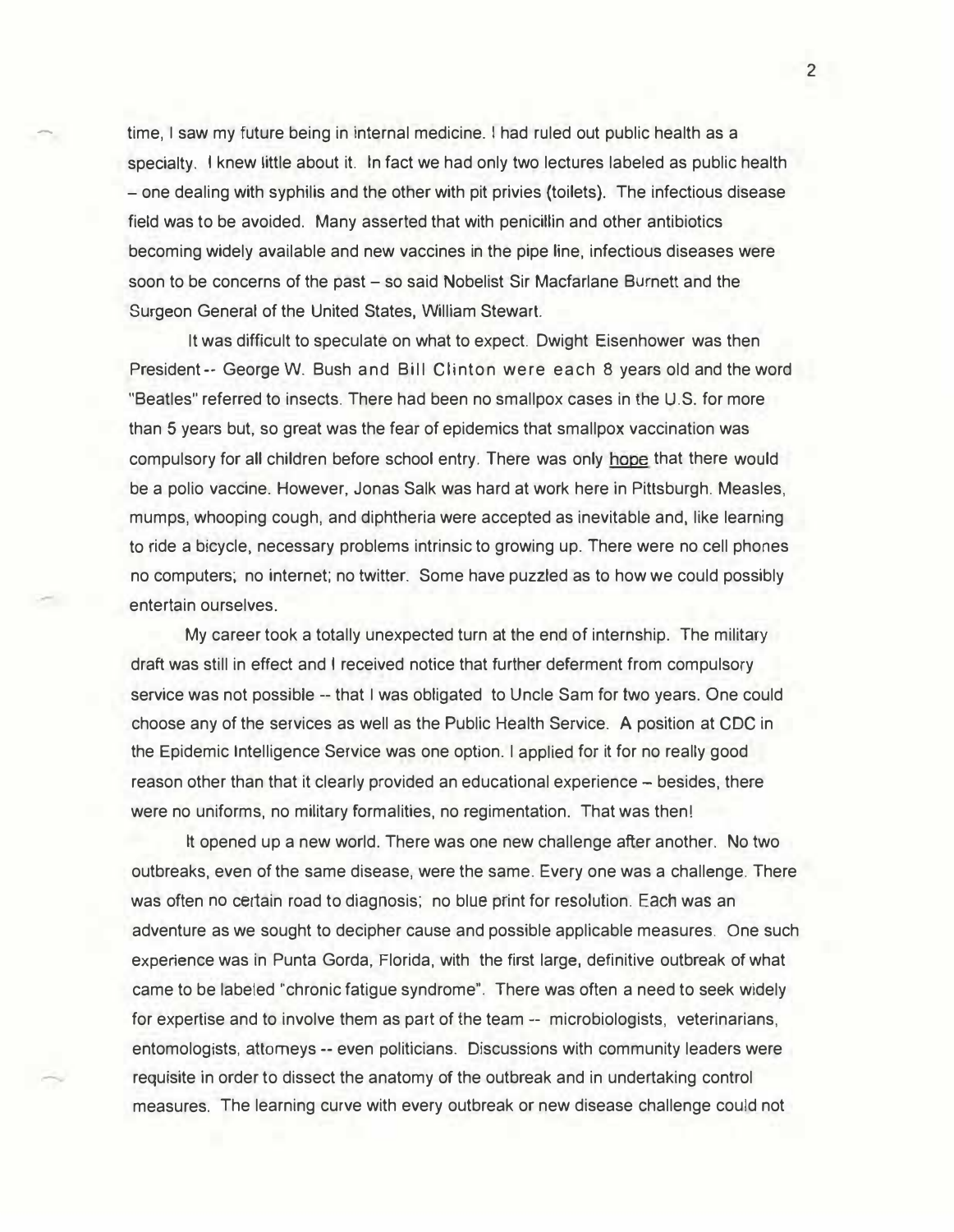have been more steep. I felt as tho I was seeing disease in a third dimension.

And so began a career at CDC in public health. Smallpox became an increasingly major concern during the 1960s as air travel increased and with it, the threat of smallpox importations from Asia and Africa. Europe experienced more than 30 imported outbreaks during the 1960s. We feared that the U.S. was next. I had primary federal responsibility for dealing with smallpox if cases were imported.

Meanwhile, WHO Director General Marcelino Candau requested that I become Director of a new 10 year global smallpox eradication effort. The target for the last case was December 1976. Many argued that no disease could be eradicated. Moreover, they expressed grave doubts as to whether WHO had the competence to oversee such an effort given the failure of malaria eradication. Candau also opposed the program because he was confident that it would be a failure and its failure would further harm the credibility of WHO. Approval for the program in the World Health Assembly had been by a margin of just two votes. Candau blamed the U.S. for having been a decisive factor in deciding to move ahead with the program and wanted an American to head the program so that all could see where the fault lay when the program went down the tube. It was not a promising assignment,

On arrival in 1966 in Geneva, the WHO headquarters, my doubts redoubled. Smallpox was present in 43 countries with some 10 million cases and 2 million deaths. The annual WHO budget was to be \$2.4 million per year, not enough even to buy the vaccine needed. Thus our first initiatives were for laboratory assistance to revamp vaccine production methods, to resuscitate vaccine production facilities, and to introduce a new vaccination technique that used less vaccine. Weekly case reporting systems were needed where none existed before. We deliberately recruited younger staff who were eager to take on new challenges - many, in fact, were recent medical graduates. A senior health official observed later that it was advantageous to have them because they didn't know that smallpox eradication had been decreed to be an impossible goal.

Execution of the program was difficult as programs were needed in 50 countries and our headquarters staff consisted of just 10 persons, 4 of whom were physicians. Most of us spent half of our time in travel status. Eventually we acquired more staff, including Peace Corps contingents from the U.S., Japan, and Austria. However, we never had more than 150 international staff at any one time. Some 71 different nationalities were represented.

National programs began to grow and improve. By the eighth year country staffs

3